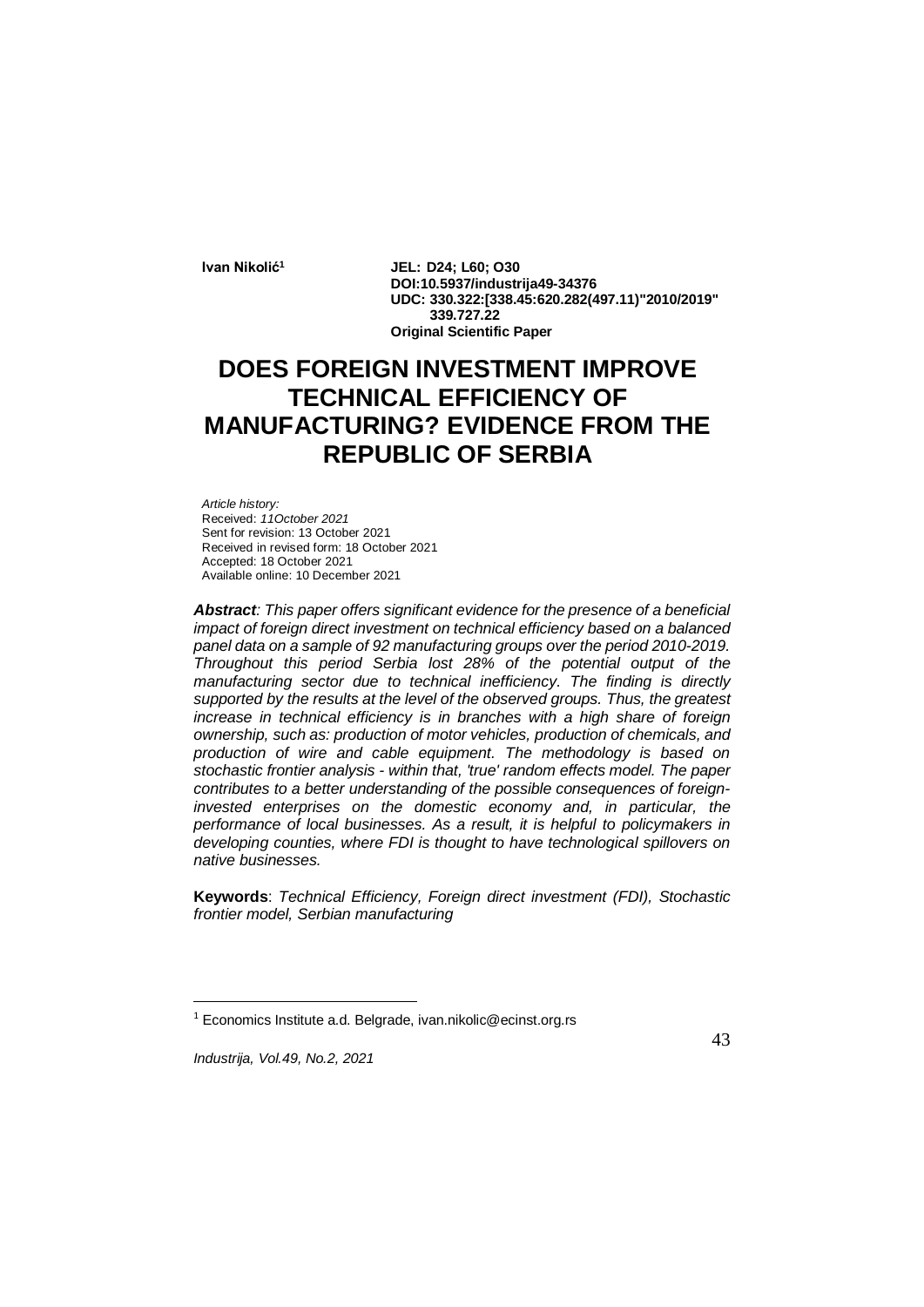# **Da li strane investicije popravljaju tehničku efikasnost prerađivačke industrije? Primer Republike Srbije**

*Apstrakt: Na osnovu balansiranih panel podataka 92 grane prerađivačke industrije u periodu 2010-2019 ovaj rad pronalazi jake dokaze o postojanju pozitivnog uticaja stranih direktnih investicija na tehničku efikasnost. Usled tehničke nefikasnosti prerađivački sektor Srbije je u posmatranom periodu izgubio 28% potencijalnog autputa. Nalaz potkrepljuju dokazi na nivou pojedinačnih grana. Tako, najveći porast tehničke efikasnosti je zabeležen u granama industrije sa visokim udelom stranog vlasništva, poput: proizvodnje motornih vozila, proizvodnje hemikalija i proizvodnje žičane i kablovske opreme. Primenjena metodologija istraživanja se bazira na analizi stohastičke granice, odnosno, modelu "istinski" stohastičkih efekata. Rad doprinosi razumevanju potencijalnih efekata poslovanja firmi u stranom vlasništvu kako na ukupnu domaću privredu tako i na performanse lokalnih kompanija. Sledstveno, nalazi su korisni kreatorima politika zemalja u razvoju, koje su stava da SDI pospešuje tehničku efikasnost domaće privrede.* 

*Ključne reči: Tehnološka efikasnost, strane direktne investicije (SDI), model stohastičke granice, prerađivačka industrija Srbije*

## **1. Introduction**

"The contribution of foreign direct investment (FDI) to the developing economies has been examined by a large body of theoretical and empirical studies. The key objective of this paper was to match the quantification of technical inefficiency with the high inflow of FDI that has been characteristic of Serbia in recent years and determine how FDI affects a firm's technical efficiency (TE) improvement as well as its technical progress in a stochastic frontier (SF) model" (Nikolić, 2020a. p. 71).

We should note that Serbia, in spite of the COVID-19 crisis, recorded a relatively high FDI inflow of EUR 3.0 bn gross (6,4% of GDP) in 2020, too. FDI inflows, which were 13% higher than the five-year average and 41% higher than the ten-year average, remained broadly scattered and, as previously, mostly channeled to export-oriented industries, covering the current account deficit completely (NBS, 2021).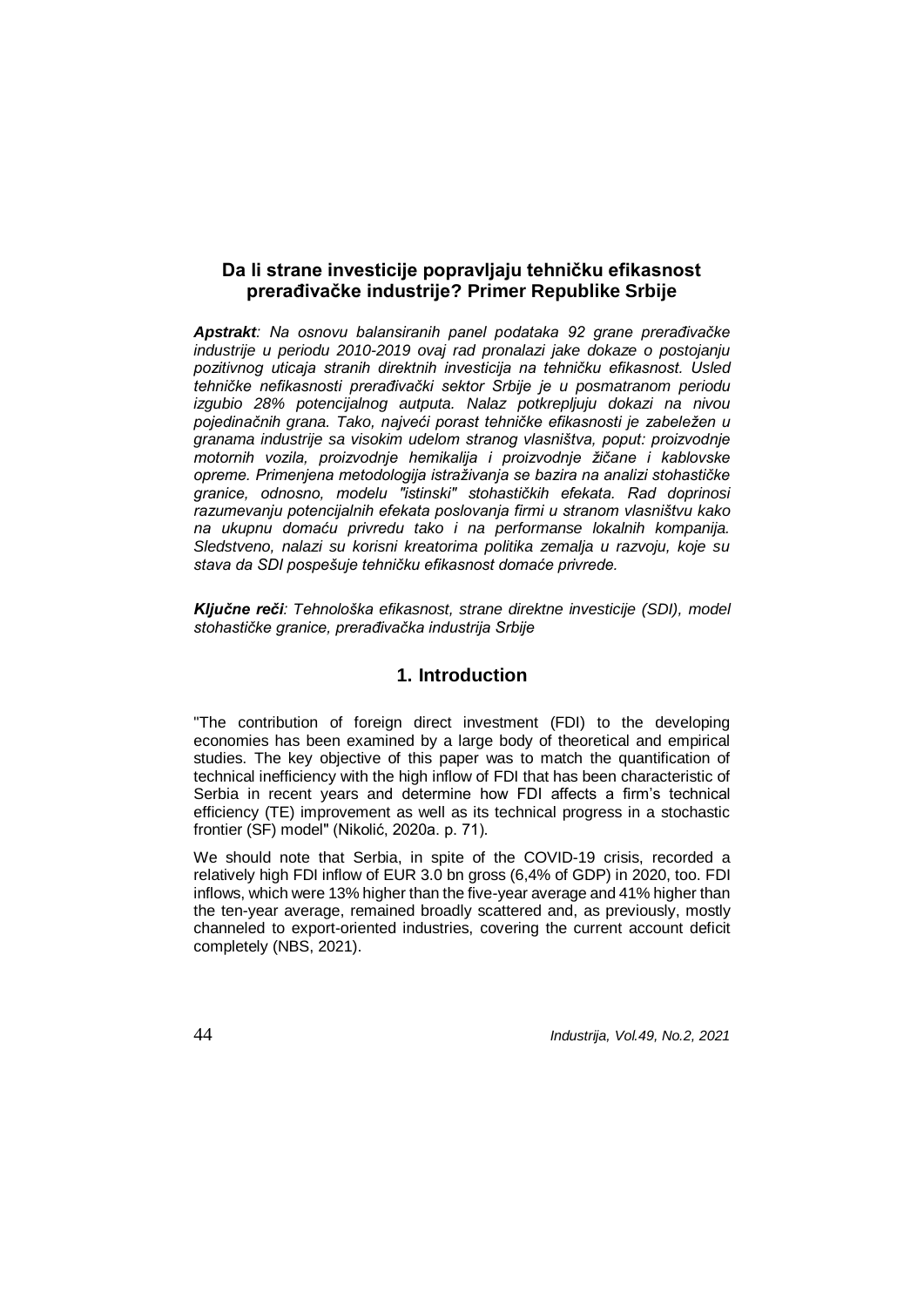## **2. Literature review**

In the literature, the relationship between FDI and productivity/efficiency has been hotly disputed. Many endogenous growth models supported the notion that FDI boosts TFP and so boosts economic growth. However, to the author's knowledge, there was just one paper that looked at the impact of FDI on the TE of the manufacturing sector in Serbia up until 2021 (Nikolić, 2020b). From that aspect this paper can certainly be considered original.

Since this paper studies TE and effects of FDI by applying SF model in the manufacturing industry it maybe useful to provide a brief review of the extant literature in the same context. Vu (2016), for example, used the SF model to calculate the TE of FDI firms in the Vietnamese manufacturing sector from 2009 to 2013. The average TE of FDI enterprises is around 60%, which is greater than the average TE of domestic firms (including private firms and state-owned firms). Wang and Wong (2012) used unbalanced panel data from a 77-country sample from 1986 to 2007 to show that FDI and imported foreign R&D have a considerable impact on the TE of domestic countries. Fedorova et al. (2019) on a sample of more than 33.000 Russian firms concluded that companies with FDI are characterized with a higher level of efficiency compared to companies without foreign capital.

Simultaneously, many studies empirically examines relationship between FDI spillovers and TE of domestic firms. According to Sur and Nandy (2018), FDI efficiency spillovers in the Indian automobile industry have a favorable impact on domestic business productivity from 2001 to 2014, and foreign firms are more technically efficient than domestic enterprises. Keshary (2013) on a sample of 177 firms for 7 years covering FY 2000/01 to FY 2006/07 found that the foreign affiliates of multinational enterprises as a ownership group maintains higher level of TE than domestic firms even after controlling for the additional determinants (both observed and unobserved) of TE. Likewise, the empirical results from the SF of Suyanto and Salim (2013) showed that foreign firms are more efficient than domestic competitors, and the presence of the former increases the inefficiency of the latter. These uthors received an even more detailed finding a year later. A panel data SF method is applied to 3318 Indonesian firms surveyed over the period 1988–2000. The findings show that FDI has a favorable impact on TE. When the samples are separated into two efficiency levels, however, interesting disparities appear. In general, negative spillovers are experienced by high-efficiency domestic enterprises, while positive spillovers are experienced by low-efficiency firms. These findings support the efficiency gap hypothesis, which states that the wider the gap between domestic and foreign enterprises, the easier it is for the former to derive spillover advantages from the latter (Suyanto et al, 2014).

*Industrija, Vol.49, No.2, 2021*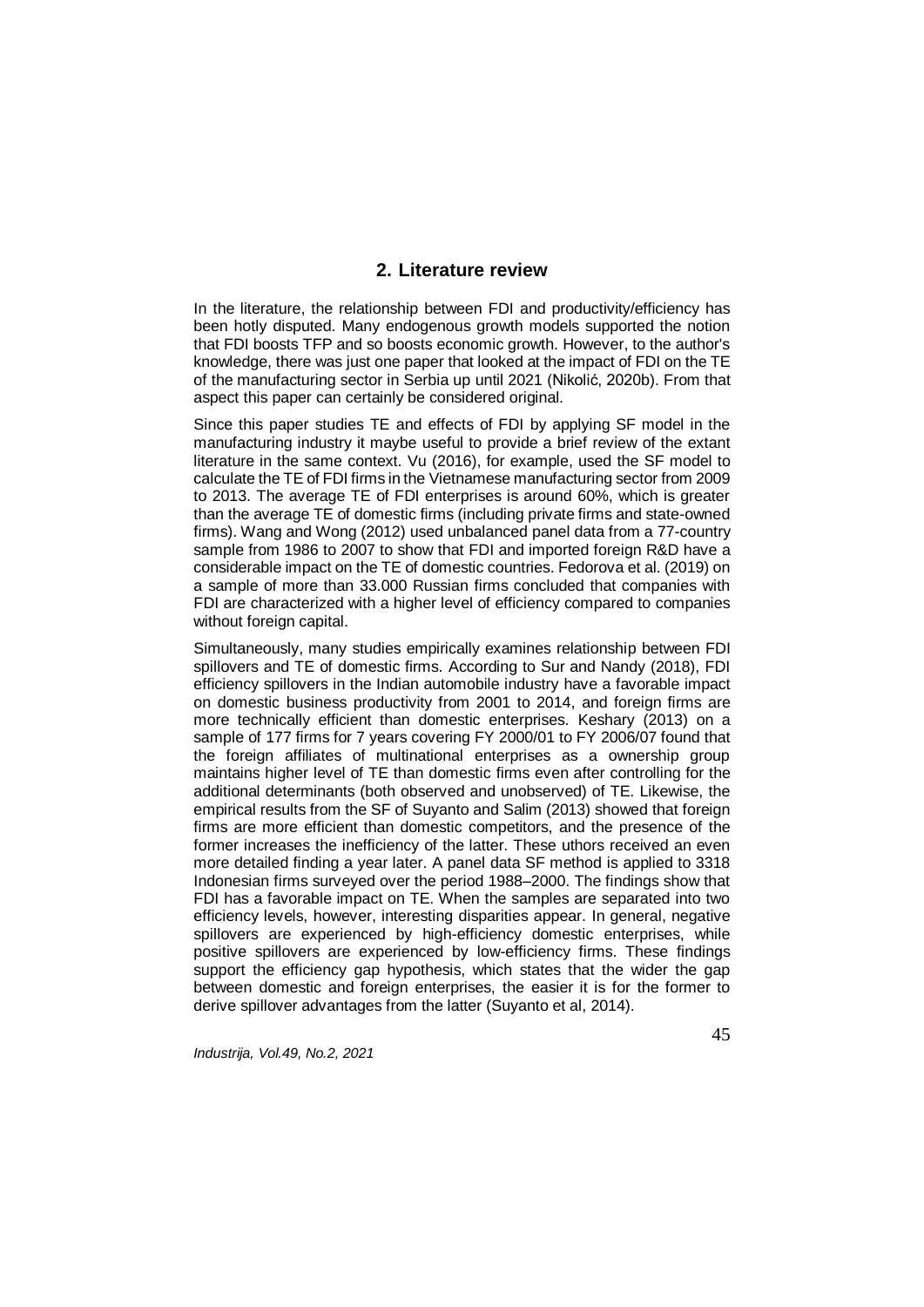Empirical studies have also yielded contradictory results regarding the spillover benefits from FDI. For example, Vu and Van Hang (2017) found positive vertical spill-over effects but no horizontal spill-over effects in firm-level panel data on the Vietnamese wearing apparel industry from 2009 to 2013. Furthermore, the absorptive capacity of domestic enterprises has a detrimental impact on the gains derived from FDI externalities, according to this study. Wang and Wong (2016) used data from more than 12.000 Chinese manufacturing firms (twodigit level industries in the manufacturing sector over 2002 to 2004) and discovered that FDI in a company's own industry (horizontal FDI) did not always boost its TE. However, firms with a larger absorptive capacity tend to benefit more from horizontal FDI than others. They also found that foreign presence in a firm's downstream industries helps improve the firm's TE, while foreign presence in upstream industries does not. The results of Wiboonchutikula et al. (2016) provide no evidence on spillover effects of the FDI in horizontal industries on either the TFP or TE of domestic firms. While FDI in upstream sectors has negative spillover effects on firms in all industry groups. FDI in downstream industries has positive and large spillover effects.

Following Jiang (2012) in China from 1981 to 2004 the FDI technical efficiency exhibits a U-shaped time pattern, i.e., there is efficiency deterioration in the early stage of China's reform and a gradual efficiency improvement after the mid-1990s. The results from the Phan and Ngo (2012) estimations reveal that, foreign firms, in general, are not necessarily more efficient than domestic enterprises, depending on the types of ownership collaboration between domestic and foreign enterprises, as well as sub-industries. To be more specific, state-owned companies with foreign partners in the food and beverage, textiles, apparel, and footwear, and energy and chemical sectors are more efficient than other ownership partnerships. The author's Hanousek et al. (2012) findings are interesting, too. They employed a panel version of a SF model for the period 1996–2007 on more than 190,000 Czech firms and discovered that concentration and foreign ownership are linked to efficiency, and that FDI has favorable microeconomic benefits. They do, however, illustrate that a simple majority is not always the ideal structure for increasing efficiency.

# **3. Model specification and methodology**

The work on measurement through frontier models began in the late 1970s by Aigner et al (1977) and Meeusen and van den Broeck (1977). Since then, major contribution comes from Battese and Coelli (1985; 1988), Green (2005a; 2005b) and Kumbhakar et al. (2002; 2015).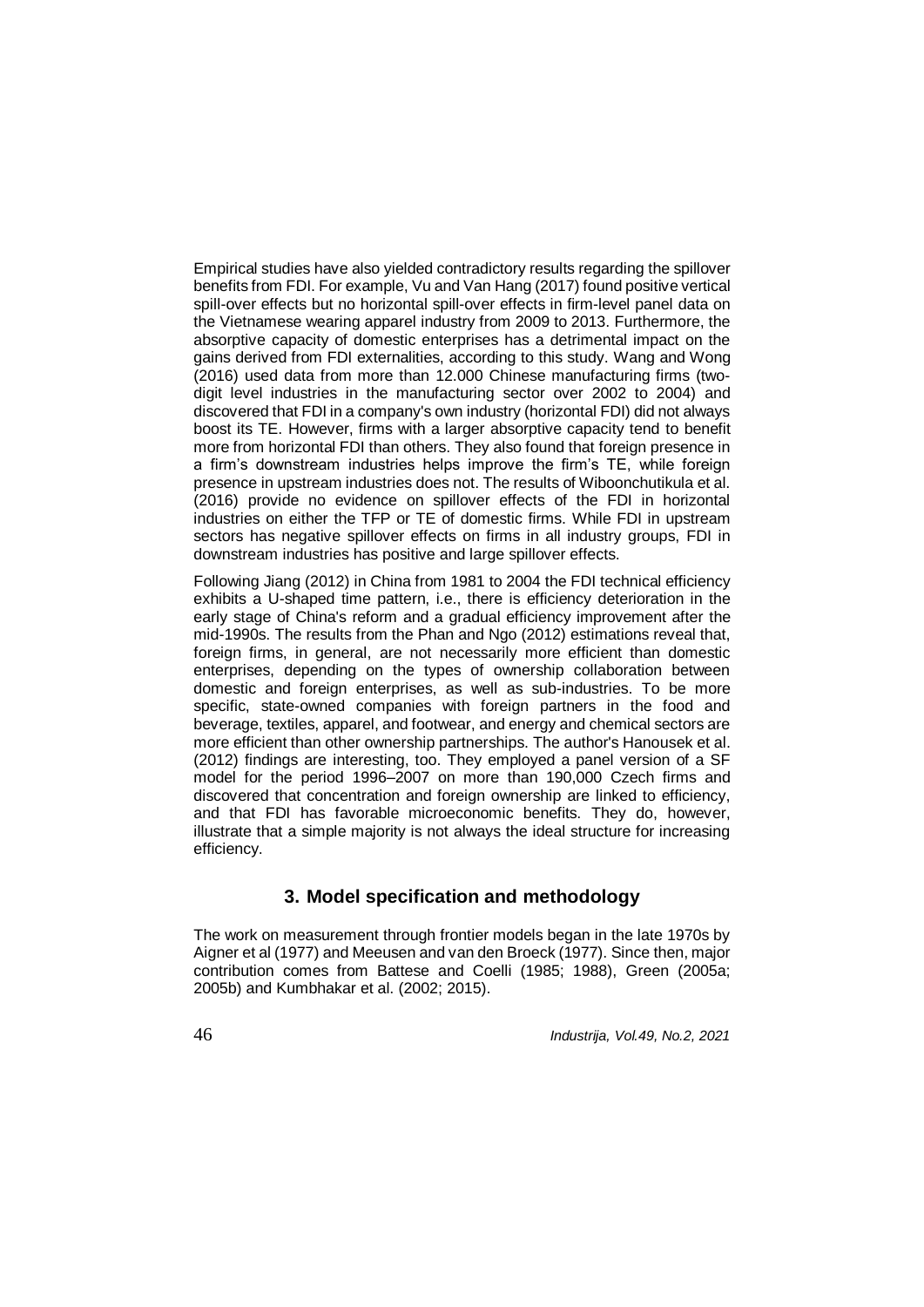In this paper, the methodology is based on 'true' random effects - TRE model (Greene, 2005a; 2005b). The model allows the separation of time-invariant unnoticed heterogeneity from the inefficiency component, which changes over time. For that reason, Greene, in accordance with the assumptions about unnoticed unit-specific heterogeneity in front of the word stochastic, added the adjective "true".

His TRE model is specified as:

$$
y_{it} = (\alpha + \omega_i) + \beta' x_{it} + v_{it} - u_{it}
$$
  
with distribution assumptions:  

$$
\omega_i \sim N[0, \sigma_\omega^2]
$$
 (1)

$$
u_{it} \sim N^+ [0, \sigma_{it}^2] = N^+ (0, \exp(\omega_{u0} + z'_{u,it} \omega_u))
$$

$$
v_{it} \sim N[0, \sigma_v^2]
$$

where  $y_{it}$  is the log of output (in this paper, value added) for manufacturing group *i* at time *t*;  $\alpha$  is a common intercept;  $\omega_i$  is a time invariant, manufacturing group specific random term meant to capture cross group heterogeneity;  $x_{it}$  is the vector of inputs (in logs);  $\beta$  is the associated vector of technology parameters to be estimated;  $v_{it}$  is a random two-sided noise term (exogenous production shocks) that can increase or decrease output (ceteris paribus); and  $u_{it}$  is the non-negative one-sided inefficiency term.

Due to the inclusion of unobserved heterogeneity term  $\omega_i$ , TRE model has advantages over 'basic' SF models - it controls for any omitted variable biases and also avoids heterogeneity biases in the estimates of technical inefficiency.

The Greene model's parameters are determined using the maximum simulated likelihood method because to its complexity. The Jondrow et al. (1982) (JLMS) result can then be used to estimate residual technical inefficiency:

$$
\hat{u}_{it} = E[u_{it}|\varepsilon_{it}] = \frac{\sigma \lambda}{1 + \lambda^2} \left[ \frac{\phi(a_{it})}{1 - \phi(a_{it})} - a_{it} \right]
$$
 (2)

where  $=\frac{\sigma_u}{\sigma_u}$  $\frac{\partial u}{\partial v}$  and  $\sigma = \sqrt{\sigma_v^2 + \sigma_u^2}$ . It is obvious that  $\lambda$  is an indicator of relative variability of the sources of variation (i.e. inefficiency and statistical noise). A value of λ>1 implies that the discrepancy between the observed and maximum attainable level of output is dominated by variability emanating from technical inefficiency. On the other hand variance parameter  $\sigma$  indicates whether conventional production function would be a satisfactory representation of the data used or not.

We underline that the main goal of SF models is not only to serve as a standard against which manufacturers' TE is estimated, but also to investigate how

*Industrija, Vol.49, No.2, 2021*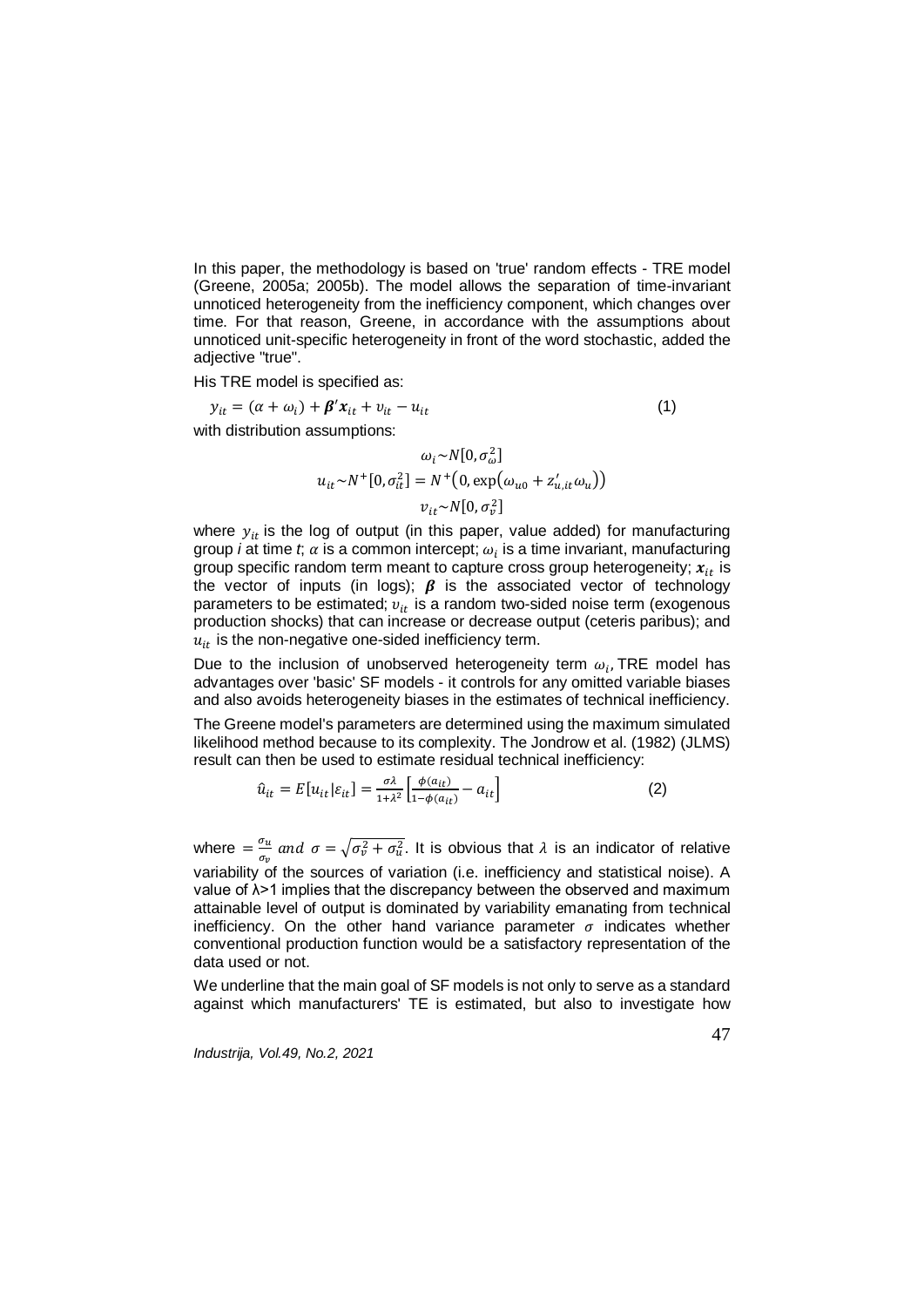exogenous variables (in this case, foreign ownership) influence the manufacturer's performance.

Namely, according to Battese and Coelli (1985) the technical inefficiency effect,  $u_i$ , in the SF model (1) are assumed to be a function of a set of explanatory variables associated with inefficiency of units over time:

$$
u_{it} = z_{it} \delta + w_{it} \tag{3}
$$

where  $z_{it}$  is vector of variables which may influence the efficiency of units,  $\delta$  is vector of unknown parameters to be estimated and  $w_{it}$  are unobservable random variables which are assumed to be independently distributed and obtained by truncation of the normal distribution with zero mean and constant variance.

#### **4. Data**

This "empirical analysis utilises the balanced panel data on a sample of 92 Groups of Section C 'Manufacturing' (NACE Rev. 2 at 3-digit level), spread over 10 years period 2010-2019 (see Table 1). The data source is the Business Register of Statistical Office of the Republic of Serbia. The SF model estimates a firm's production frontier given a set of production inputs. The deviation of a firm's actual output level from its maximum level of output is defined as technical inefficiency. The variable FDI (share of foreign ownership) was used as a covariate" (Nikolić, 2020a, p.71).

| Variable   | <b>Obs</b> | Mean                  | Std. Dev.                 | Min        | Max       |
|------------|------------|-----------------------|---------------------------|------------|-----------|
| t          | 920        | 2014,5                | 2,9                       | 2010       | 2019      |
| VA         | 920        | 50604,5               | 72784,3                   | $-91341.1$ | 627662,4  |
| ĸ          | 920        | 118515,1              | 196473,6                  | 0          | 2254966,0 |
| L          | 920        | 27696,1               | 31958,9                   | 12,5       | 288688,8  |
| м          | 920        | 115944.8              | 176279,2                  | 0,2        | 1404700   |
| Е          | 920        | 9540,1                | 18933,6                   | 2,7        | 297690,8  |
| <b>FDI</b> | 920        | 29,1<br>$\sim$ $\sim$ | 26,3<br>_ _ _ _<br>$\sim$ | 0,0        | 100,0     |

**Tabel 1.** Summary statistics for variable used in the estimation of TRE model

*Source*: Author's Calculation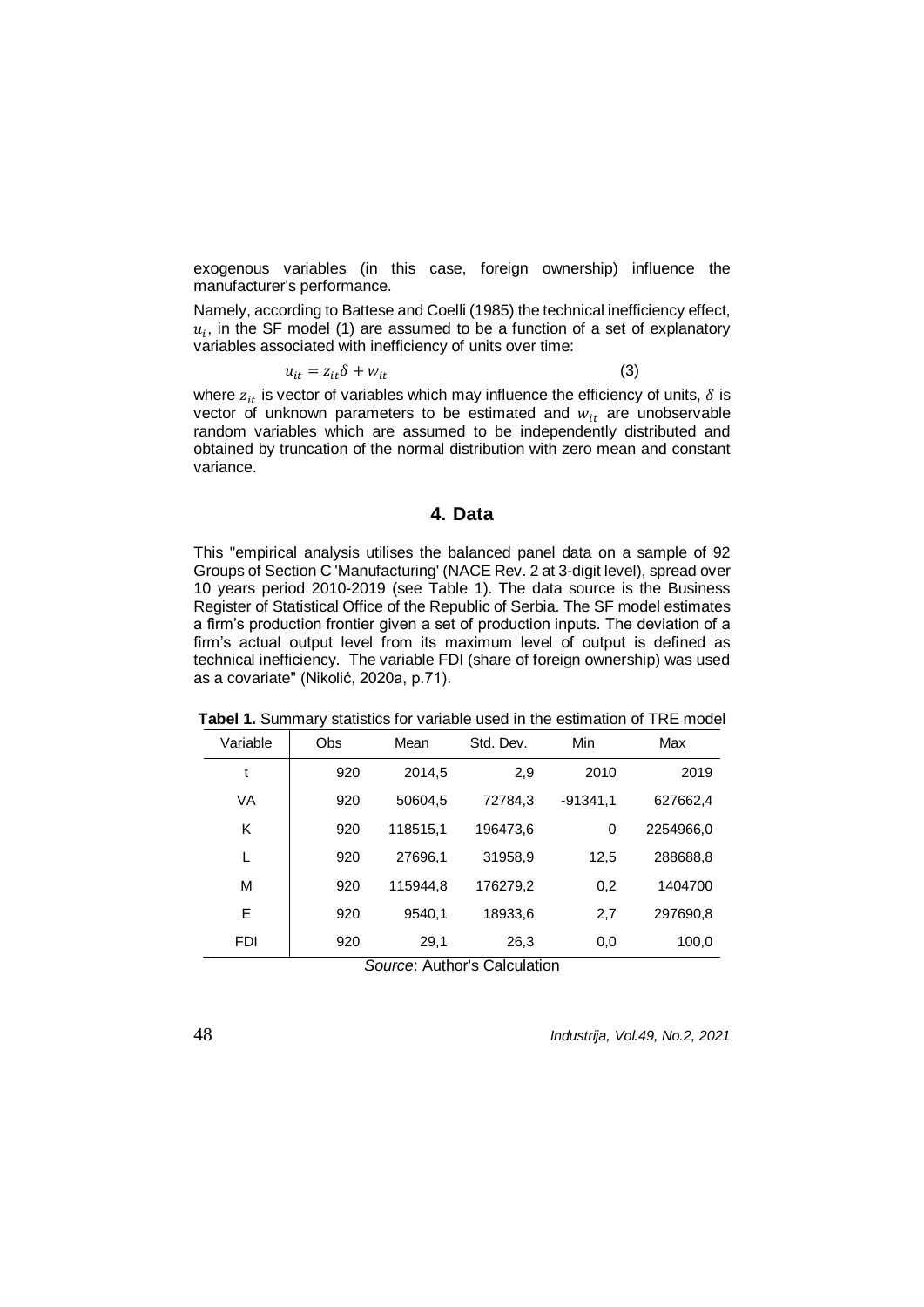A description of the other variables follows below:

 VA (value added): The gross value added at basic price is defined as the difference between output at basic prices and intermediate consumption at purchaser's prices (in EUR thousand);

• K: Capital (in EUR thousand):

 L (labor costs): encompass salaries, wages and other personal indemnities (in EUR thousand);

- M (material inputs): row material costs (in EUR thousand);
- E (energy inputs): fuel and energy costs (in EUR thousand).

## **4. Results**

Under certain assumptions, the coefficients are estimated in such a way as to maximize the reliability function (Kumbhakar and Lovell, 2000), by complex iterative procedures (with the help of the statistical program STATA).

The λ - parameter is significantly greater than zero in all specifications, showing that inefficiency effects occur. Furthermore, we use a generalised likelihood ratio test for the null hypothesis of no one-sided error to check for the presence of  $u_{it}$  in the model. The test is based on the loglikelihood (LR) values of the OLS (the restricted model) and the TRE model (the unrestricted model given in equation  $1)^2$ . Although the LR test value for each sprification are 335,87; 332,04 and 315,64, respectively we strongly reject the null hypothesis in all sprifications confirming the existence of inefficiency effects and that applying the average response function with just  $v_{it}$  error term is not appropriate.

|                     | <b>l able 2.</b> Estimated TRE model |                      |              |
|---------------------|--------------------------------------|----------------------|--------------|
| ln VA               |                                      | Model specifications |              |
| (dep. variable)     |                                      | 2.                   | 3.           |
| Stochastic frontier |                                      |                      |              |
| Cons                | $-28,651***$                         | $-30,713***$         | $-32,835***$ |
|                     | (4,7164)                             | (4,9764)             | (6,0361)     |
| t                   | $0,016***$                           | $0,017***$           | $0,018***$   |
|                     | (0,0023)                             | (0,0025)             | (0,0030)     |
| In $K$              | $0,277***$                           | $0,237***$           | $0,231***$   |

**Table 2.** Estimated TRE model

<sup>2</sup> The LR test is equal to -2[L( $H_0$ ) – L( $H_1$ )] where L( $H_0$ ) and L( $H_1$ ) are the log-likelihoods of the restricted and unrestricted models respectively. Tables by Kodde and Palm (1986) provide the crucial values.

*Industrija, Vol.49, No.2, 2021*

1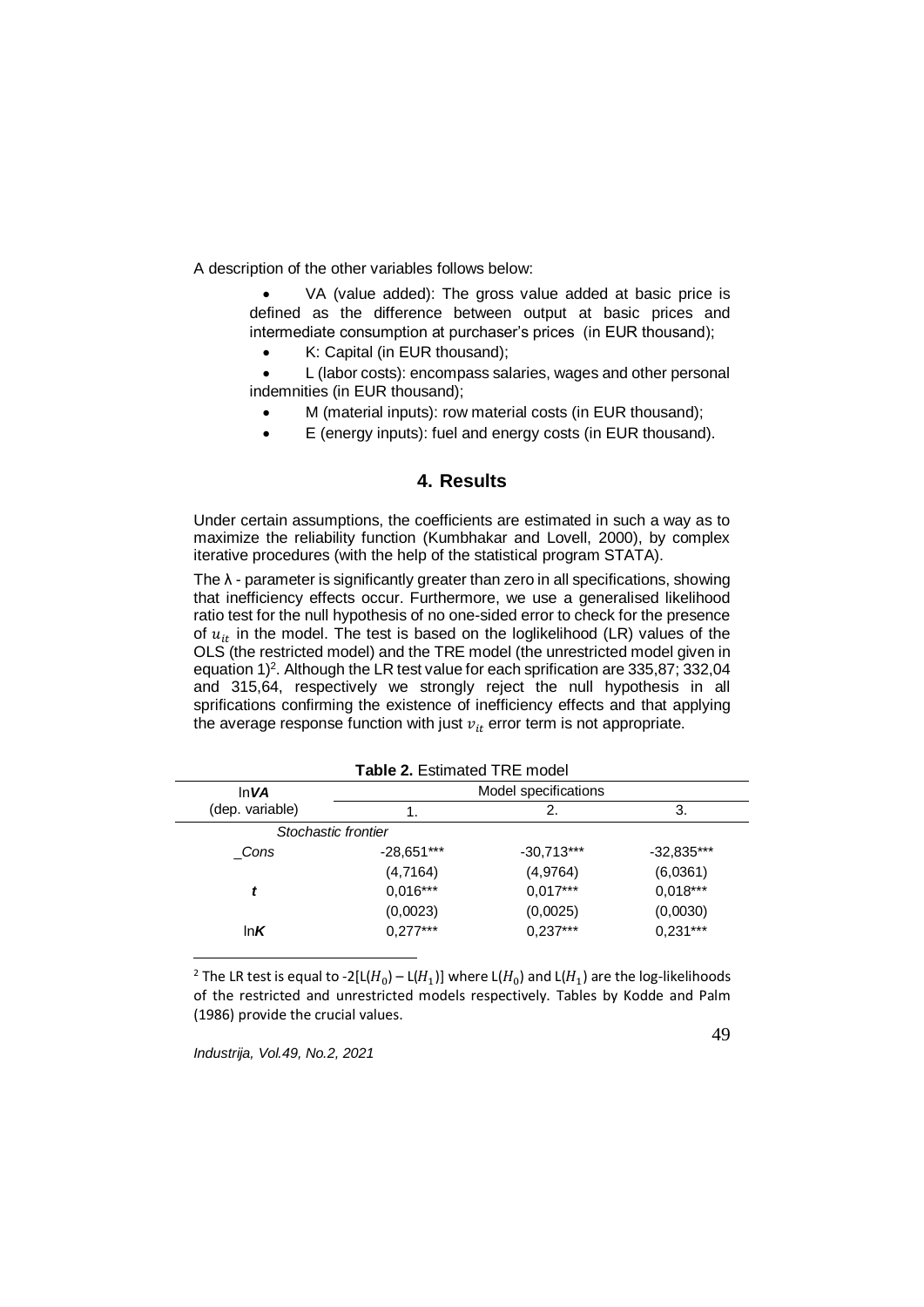|              | (0,0299)                                     | (0,0296)    | (0,0280)    |  |
|--------------|----------------------------------------------|-------------|-------------|--|
| lnL          | $0,507***$                                   | $0,417***$  | $0,292***$  |  |
|              | (0,0319)                                     | (0,0384)    | (0,0416)    |  |
| ln M         |                                              | $0,118***$  | $0,110***$  |  |
|              |                                              | (0,0201)    | (0,0303)    |  |
| lnE          |                                              |             | $0,129***$  |  |
|              |                                              |             | (0,0339)    |  |
|              | Technical unefficiency (effect) <sup>1</sup> |             |             |  |
| <b>FDI</b>   | $-0,033***$                                  | $-0,035***$ | $-0,033***$ |  |
|              | (0,0057)                                     | (0,0059)    | (0,0058)    |  |
| $\theta$     | $1,117***$                                   | $1,165***$  | $0,999***$  |  |
|              | (0,0284)                                     | (0,0309)    | (0, 2786)   |  |
| $\sigma_u$   | $0,822***$                                   | $0,815***$  | $0,797***$  |  |
|              | (0,0386)                                     | (0,0388)    | (0,0389)    |  |
| $\sigma_{v}$ | $0,087***$                                   | $0,095***$  | $0,101***$  |  |
|              | (0,0115)                                     | (0,0106)    | (0,0112)    |  |
| λ            | 9,470***                                     | 8,539***    | 7,844***    |  |
|              | (0,0423)                                     | (0,0424)    | (0,0429)    |  |

*Notes*: <sup>1</sup> value calculated as the sample mean; the standard error value is given in parentheses, \*\*\* denotes significance at 1% *Source: ibidem*

Summing up, given the results in Table 2:

All coefficients have the desired sign and are statistically significant at 1% statistical level.

The coefficient with t (0.016-0,018) implies that from 2010 to 2019, the average productivity growth (ie value added for a given level of capital and engaged labor force) was 1,7% per year. This would imply that technical change played a key role in the industrial sector's productivity increase in Serbia.

The inclusion of the FDI variable in the model is also justified. A negative sign was obtained, which means that with the decrease of the share of foreign ownership in the total capital of the manufacturing, the technical inefficiency increases. The above results also indicate that the presence of foreign ownership in the same manufacturing group seems to enhance the TE of domestic firms, too.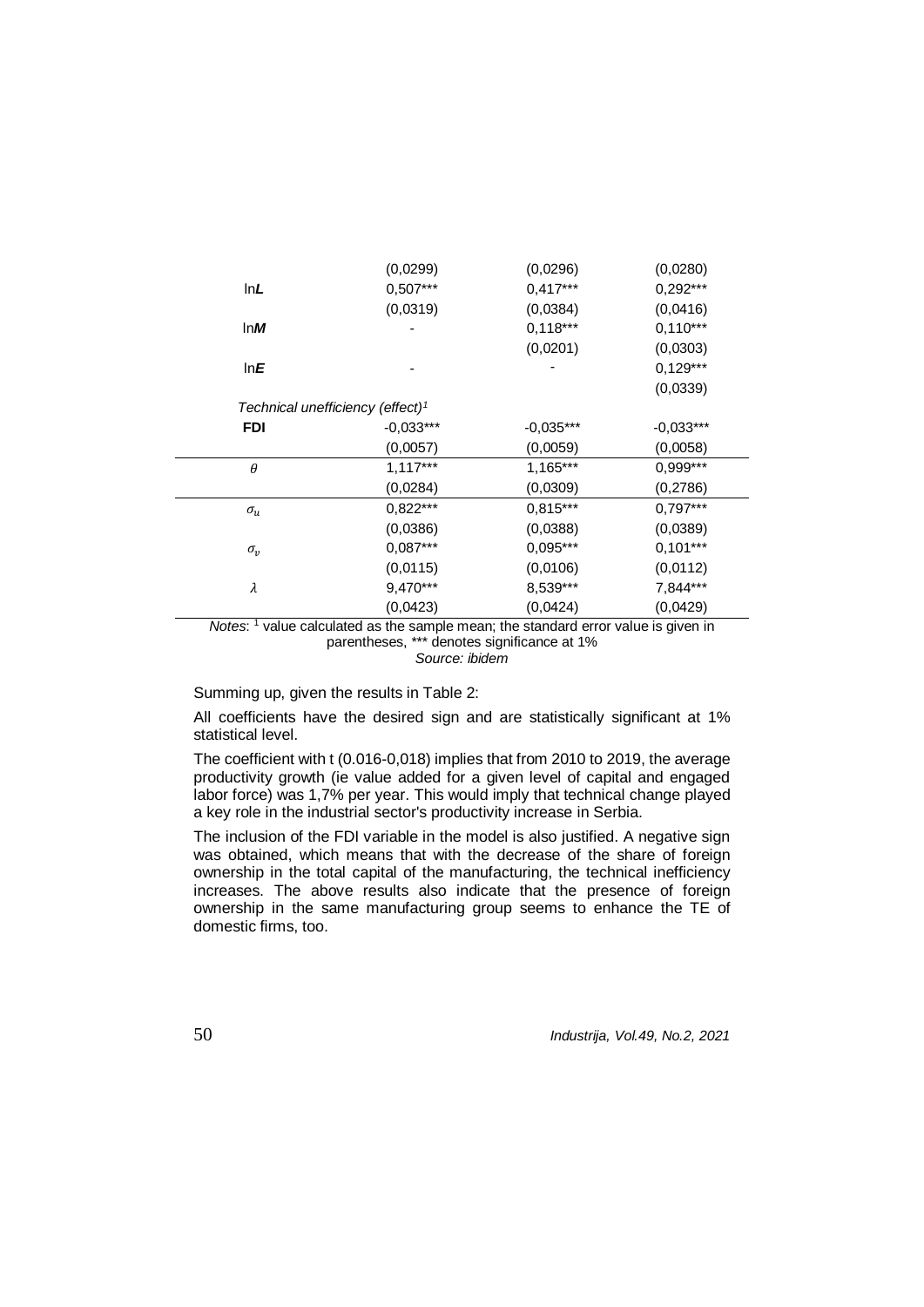| $\mathbf{r}$ and $\mathbf{r}$ and $\mathbf{r}$<br>$\sim$ $\sim$ $\prime$ |     |        |          |        |        |
|--------------------------------------------------------------------------|-----|--------|----------|--------|--------|
| Model Spec.                                                              | Obs | Mean   | Std.Dev. | Min    | Max    |
| Ι.                                                                       | 899 | 0.7165 | 0.1968   | 0.0045 | 0,9712 |
|                                                                          | 899 | 0.7209 | 0.1944   | 0.0074 | 0.9716 |
| 3                                                                        | 899 | 0.7208 | 0.1905   | 0,0365 | 0,9709 |
|                                                                          |     |        |          |        | .      |

**Table 3.** Average technical efficiency estimates, 2010-2019.  $via \exp(-E(s \cdot u|s))$ 

*Source*: ibidem

The summary statistics of estimated TE scores (Table 3) indicate that Serbia from 2010 to 2019 lost around 28% of the potential output of the manufacturing sector due to technical inefficiency.

The findings are directly confirmed by the results at the level of the manufacturing sector's observed groupings. The largest gains in technical efficiency can be seen in industries with a high percentage of foreign ownership, such as automobile manufacturing, chemical manufacturing, and wire and cable manufacturing.



*Industrija, Vol.49, No.2, 2021*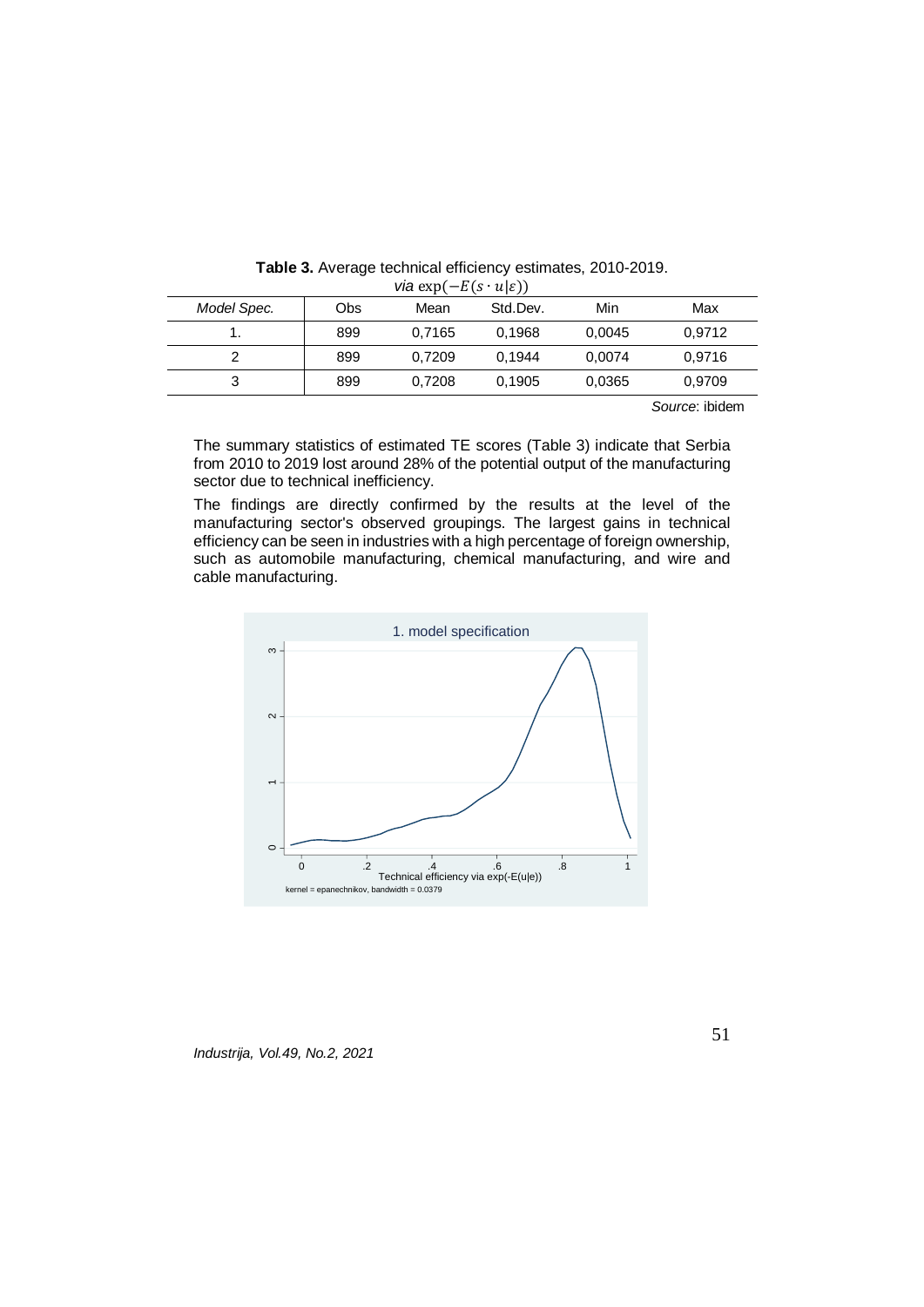

*Source*: ibidem

The figure 1 shows Kernel density distribution of technical efficiency for for all three specifications.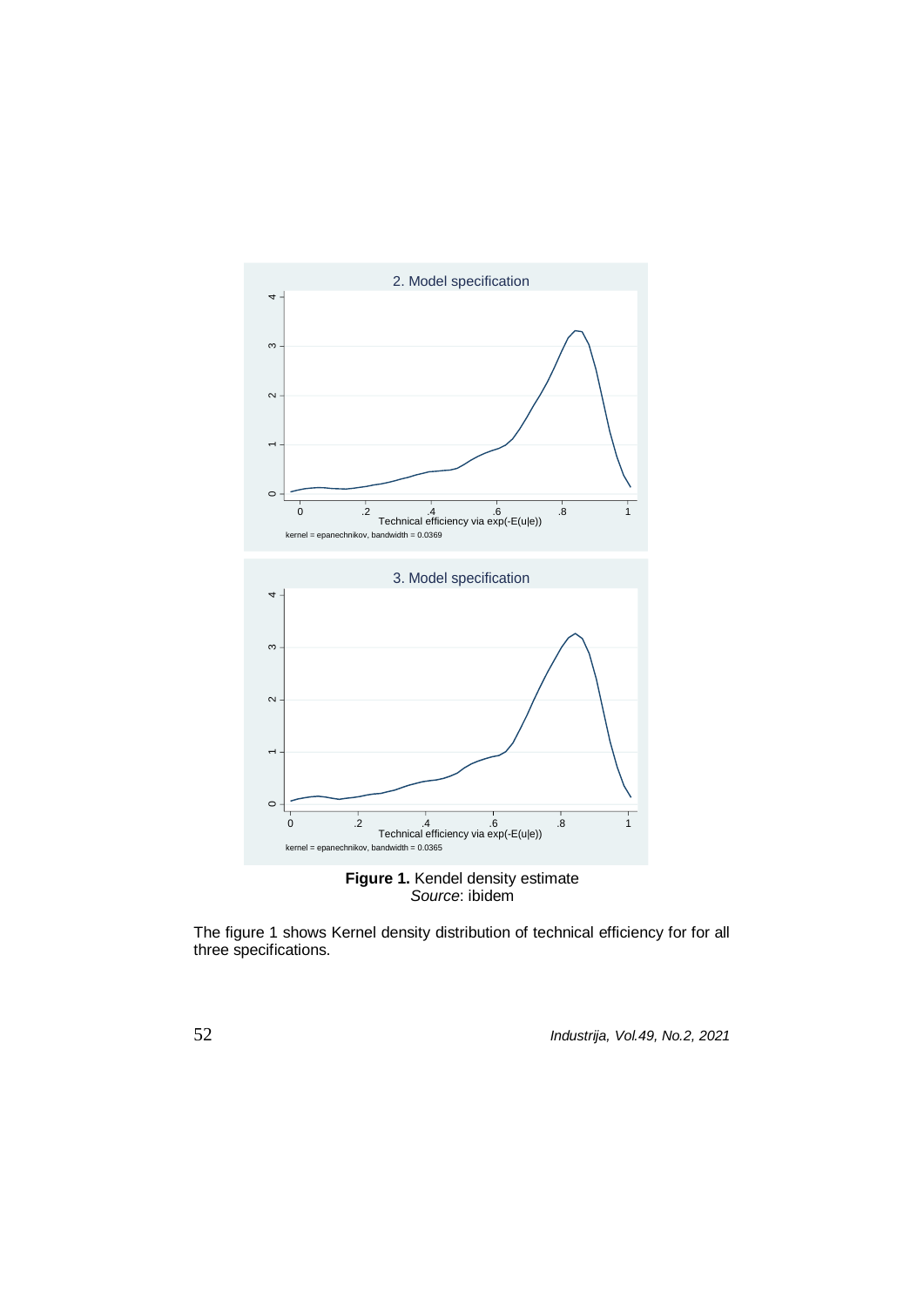## **5. Conclusion**

Many initiatives have been taken by Serbian policymakers in the recent decade to attract FDI, with the hope that this inflow will drive export-led growth, increase employment, improve productivity, and accelerate growth. The foregoing findings suggest that foreign enterprises' presence in Serbia has a favorable impact on the indigenous industry's technological efficiency in general. However, we must be cautious, because the impacts of FDI vary by industry, and a "one-size-fits-all" investment promotion program is not suggested.

The paper contributes to a better understanding of the possible consequences of foreign-invested enterprises on the domestic economy and, in particular, the performance of local businesses. As a result, it is helpful to policymakers in developing counties, where FDI is thought to have technological spillovers on native businesses.

#### **References**

- Aigner, D.J., Lovell, C.A.K., & Sehmidt, P. (1977). Formulation and estimation of stochastic frontier production function models. Journal of Econometrics 6(1), 21-37.
- Battese, George E., & Coelli, Timothy. (1985). A model for technical inefficiency effects in a stochastic frontier production function for panel data, Journal of Econometrics, 20, 325–332
- Battese, George E., & Coelli, Timothy (1988). Prediction of firm-level technical efficiencies with a generalized frontier production function and panel data. Journal of Econometrics, 38 (3), 387-399.
- Fedorova, Elena A., Nikolaev, Aleksei E., Shirokova, Yuliya S. and Fedorov, Fedor Yu. (2019). Export and Import Activities of Russian Companies with FDI in the Context of Sanctions, Finansovyj žhurnal — Financial Journal, issue 3, p. 75-90.
- Greene, W.H. (2005a). Fixed and Random Effects in Stochastic Frontier Models. Journal of Productivity Analysis, 23, 7–32.
- Greene, W.H. (2005b). Reconsidering heterogeneity in panel data estimators of the stochastic frontier model. Journal of Econometrics 126, 269–303
- Hanousek, Jan, Kočenda, Evžen and Masika, Michal (2012). Firm Efficiency: Domestic Owners, Coalitions, and FDI, CERGE-EI Working Papers, The Center for Economic Research and Graduate Education - Economics Institute, Prague.
- Jiang, Mingming (2012), On the Performance of Foreign Direct Investment in China: 1981-2004, Economics Bulletin, 32, issue 4, p. 3320-3332.

*Industrija, Vol.49, No.2, 2021*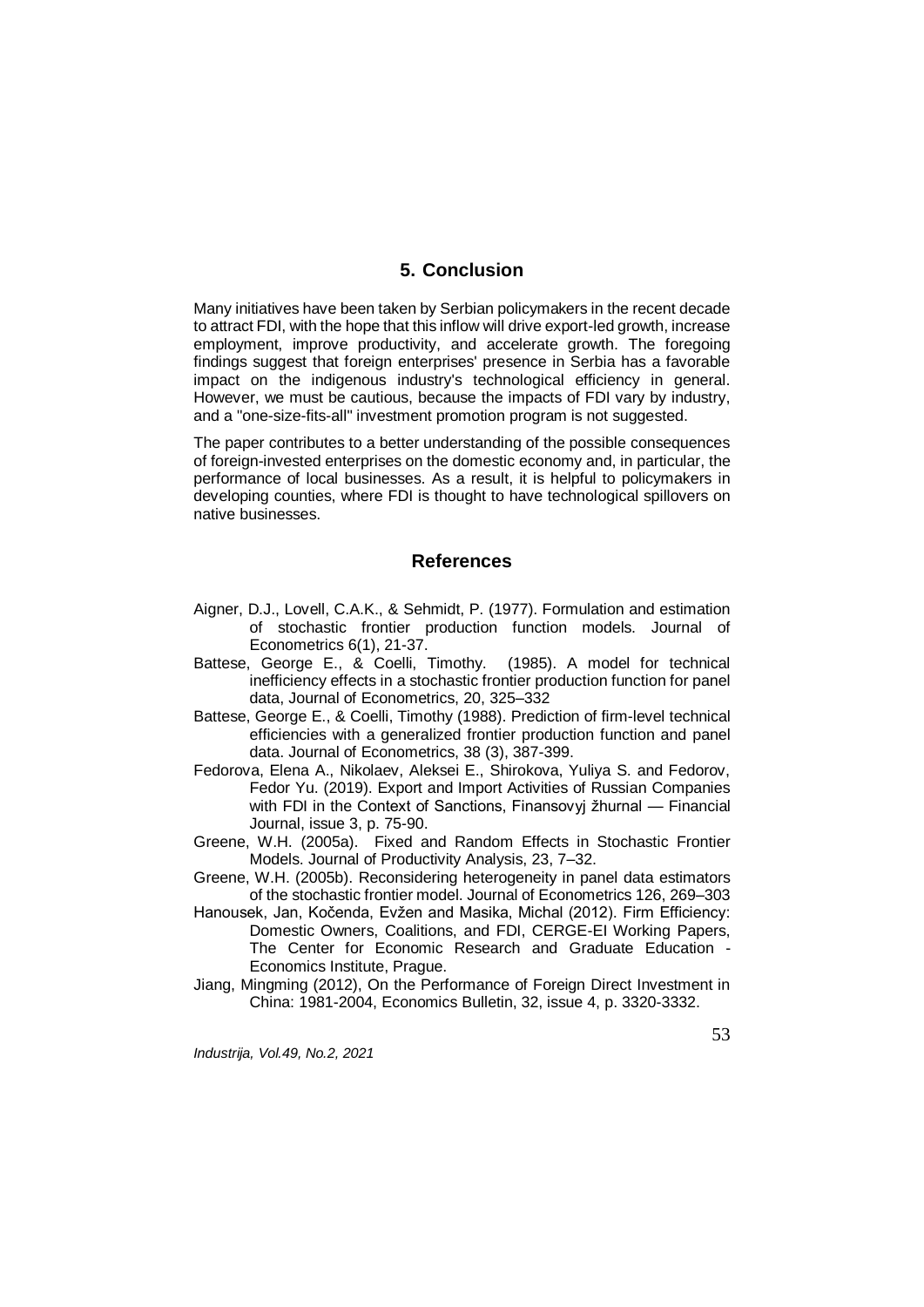- Jondrow, J., Materov, I., Lovell, K., Schmidt, P. (1982). On the estimation of technical inefficiency in the stochastic frontier production function model. Journal of Econometrics 19 (2/3), 233–238.
- Keshari, Pradeep (2013). Efficiency spillovers from FDI in the Indian machinery industry: a firm-level study using panel data models, MPRA Paper, University Library of Munich, Germany.
- Kodde, D.A. and Palm, F.C. (1986). Wald Criteria for Jointly Testing Equality and Inequality Restrictions. Econometrica, 54, 1243-1248.
- Kumbhakar, & Lovell. (2000). Stochastic Frontier Analysis. Cambridge UK: Cambridge University Press, pp. 343
- Kumbhakar, S.C., Denny, M., & Fuss, M. (2000). Estimation and decomposition of productivity change when production is not efficient: a panel data approach. Econometric Reviews, 19(4), 312–320.
- Kumbhakar, Wang, & Horncastle. (2015). A Practitioner's Guide to Stochastic Frontier Analysis Using Stata, Cambridge University Press, pp. 556.
- Meeusen, W., and J. van den Broeck. (1977). Efficiency estimation from Cobb– Douglas production functions with composed error. International Economic Review 18: 435–444.

National Bank of Serbia, Inflation Report – February 2021, p. 27

- Nikolić, I. (2020a). FDI contribution to technical efficiency in the serbian manufacturing sector, p. 71-73, in: Emerging Trends in Business Economics: Towards Competitiveness, Digitalization and Financial Innovation - Book of Abstracts, ed. Ljumović, I., Simović, V., & Marjanović, D., 13<sup>th</sup> International Scientific Conference, Institute of Economic Sciences, ISBN 978-86-89465-56-3
- Nikolić, I. (2020b). Tehnička (ne)efikasnost prerađivačke industrije Srbije u periodu 2010-2018 - kakav je efekat stranih investicija? str. 174-190, u: IZAZOVI održivog razvoja u Srbiji i Evropskoj uniji, Institut društvenih nauka, Beograd, 319 str. ISBN 978-86-7093-237-1
- Phan, Lien and Ngo, Quang Thanh (2012). Do FDI enterprises work more efficiently than domestic ones in Vietnam? Evidence from panel data analysis, No 24, Working Papers, Development and Policies Research Center (DEPOCEN), Vietnam.
- Sur, Abhisek and Nandy, Amarendu (2018). FDI, technical efficiency and spillovers: Evidence from Indian automobile industry, Cogent Economics & Finance, 6, issue 1.
- Suyanto, Suyanto and Salim, Ruhul (2013). Foreign direct investment spillovers and technical efficiency in the Indonesian pharmaceutical sector: firm level evidence, Applied Economics, 45, issue 3, p. 383-395.
- Suyanto, Suyanto, Salim, Ruhul and Bloch, Harry (2014). Which firms benefit from foreign direct investment? Empirical evidence from Indonesian manufacturing, Journal of Asian Economics, 33, issue C, p. 16-29.